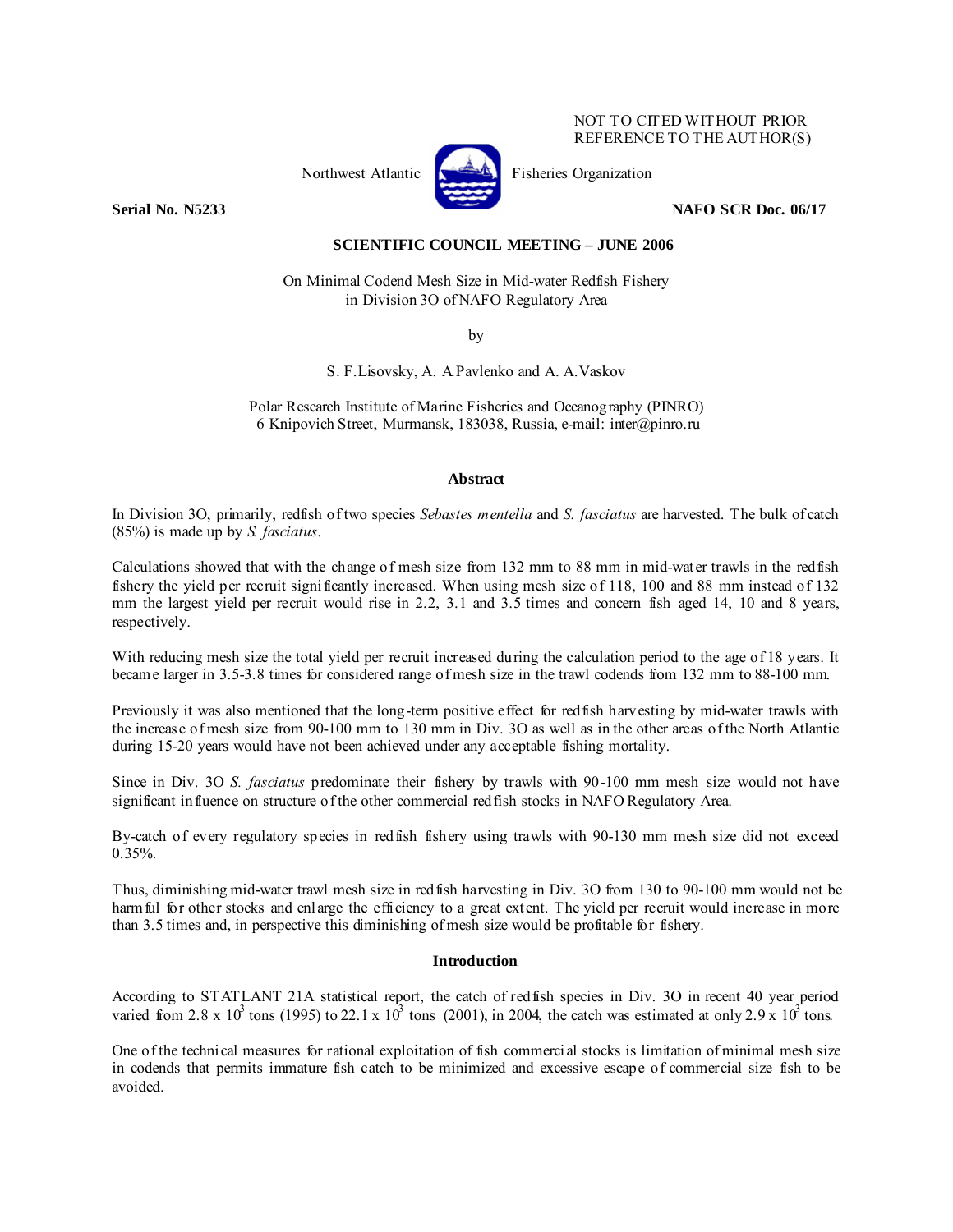Redfish stocks were determined and divided into NAFO regulatory units before 1976. Based on the analysis of biological data (size and weight, age, growth rate and others) and, in some cases, because of disputes, 8 stocks and regulatory units were established (Atkinson, 1986).

Later, proceeding from the analysis of growth rate, life duration, main length-age groups and maximal age Nikolskaya (Nikolskaya, 1981) showed that redfish stock in Div. 3L differed from that one in Div. 3NO in which the stock should be considered as single. In this connection, fishing limits (TAC) for Div. 3L and Div. 3NO should be determined separately.

Canadian scientists (Atkinson and Power, 1986) having analyzed available data showed that the redfish stock in Div. 3K resembled that one in Div. 3L. Alongside with that, they assumed that Div. 3O and 3P were separate units of regulation, the stock status in Div. 3N remained to be unclear and required further investigation.

According to the results from research in 1987-1993, it was shown that in Div. 3NO a single redfish stock migrating within those divisions was distributed (Vaskov, 1994). The similarity of red fish length distribution in both divisions corroborates that. So, in 1988, in those divisions, the appearance of strong year-class predominating in both Div. 3N and Div. 3O was observed.

The results from Canadian autumn-spring surveys in 1991-2002 in those divisions indicated that there redfish length composition was of the same character, and, in some surveys (spring survey in 1995, spring and autumn surveys in 2000) it was practically identical (Power, 2003).

At present, redfish trawl fishery in international waters of Div. 3O in NAFO Regulatory Area is limited by minimal mesh size of 130 mm in codends and TAC (Anon., 2005). Fishery measure for them has not been established.

In 200-mile zone of Canada, the minimal mesh size in trawls is of much less than 130 mm and fishery measure for redfish has been established as being equal to 22 cm (Anon., 2004).

Therefore, it is important to determine the optimal mesh size in mid-water trawls in the fishery of redfish species in the whole Div. 3O of NAFO Regulatory Area.

# **Methods**

Yield per recruit for redfish from Div. 3O was calculated using Russell method (Russel, 1942). The age of recruit at the beginning of its fishery exploitation is taken to be equal to three years that corresponds to length-age composition of catch by small-meshed cover during the trials to determine selectivity (Lisovsky *et al*., 2005). Eighteen years is considered as the maximal age of redfish (Vaskov, 2004). The above-mentioned shows that recruit fishing duration is equal to difference between the oldest and youngest age that is fifteen years.

Structure and age composition in catch by the trawl with 100 mm mesh size was determined on the basis of catch data obtained during Russian research on selectivity in Div. 3O of NAFO Regulatory Area (Lisovsky *et al*., 2005). Proceeding from the assumption that here all fish occurrence frequency in a catch corresponds to probability of catching by trawl with the given mesh this value has been taken as being equal to fishing mortality *F* for each age group, respectively. In this case, the bulk of catch by trawl with 100mm mesh and, correspondingly, fishing mortality relate to fish aged 7-10 and  $F_{7,10} = 0.2152$ .

In accordance with ICES advice, variation of fishing mortality was taken as proportional to selectivity of trawl codend with different mesh size under other equal conditions (Anon., 1996). The catch corresponding to new mesh size was calculated for each size group of fish proportionally to its selectivity coefficients. Parameters of codend selectivity regarding redfish for trawls with 100 mm and 132 mm mesh size in Div. 3O were determined based on previously published data (Lisovsky *et al.*, 2005).

When calculating yield per recruitment of redfish from Div. 3O for mesh with inner size of 88 mm and 118 mm selectivity coefficients have been established using results from research in Div. 3N (Lisovsky *et al*., 1995) since in these areas the redfish stock structure is similar.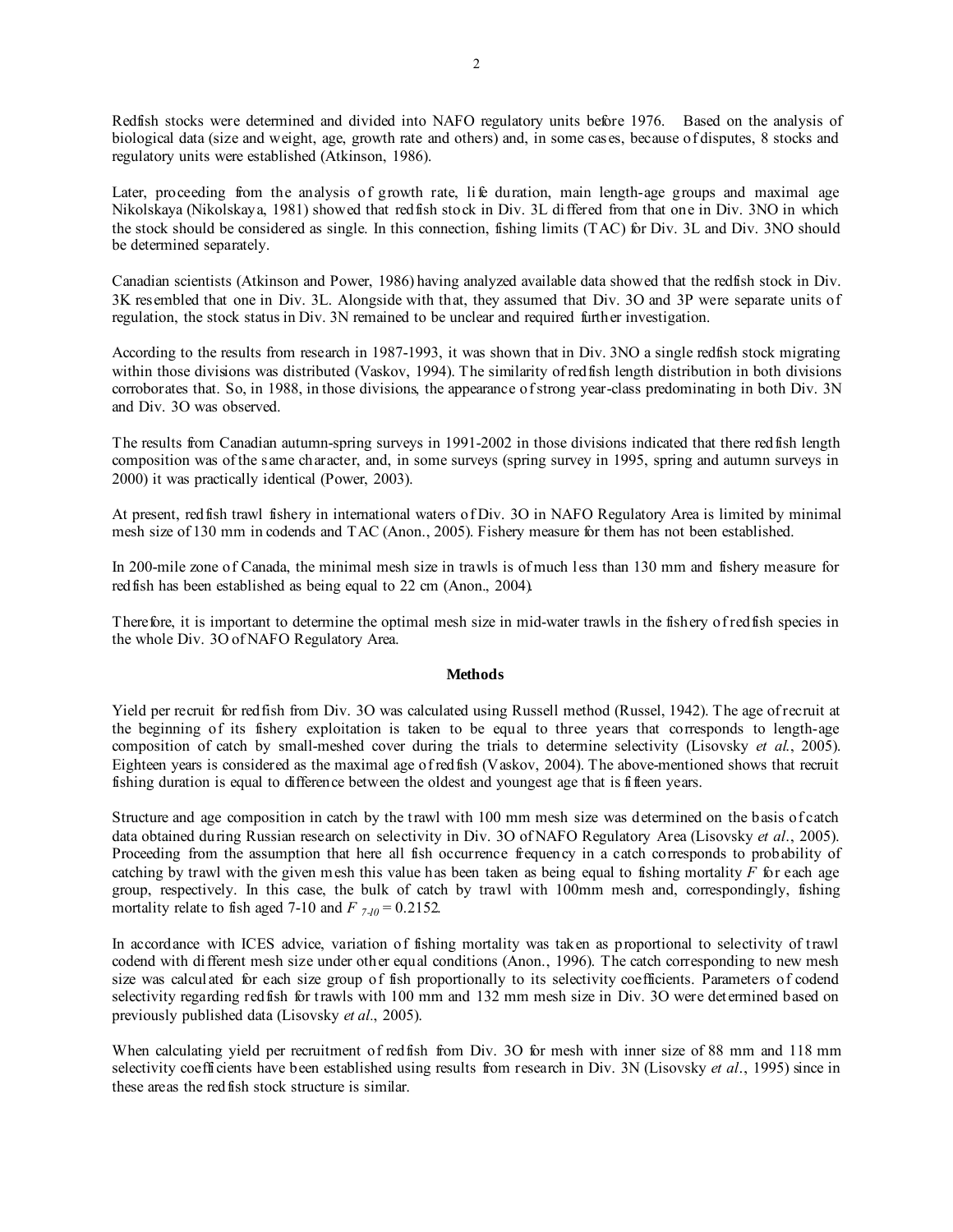In further calculation of yield per recruitment it the number of recruits entering fishing at age 3 are taken to amount to 1 000 individuals.

The abundance of recruits in every following fishing year and then that one of caught recruits were calculated using Beverton-Holt equations by formulas (1) and (2) (Beverton, Holt, 1957).

$$
N_{(i+1)} = N_i * e^{-(M + Fi)}, \tag{1}
$$

where  $F_i$  – fishing mortality of *i* age group of recruit of previous fishing year,

 $M$  – natural mortality was taken to be equal to 0.1 for all age groups,

 $N_i$  – number of recruits of previous fishing year.

Catch:

$$
C_i = \frac{F_i}{F_i + M} * N_i * (1 - e^{-(F_i + M)}) , \qquad (2)
$$

where  $N_i$ – number of recruits from i age group.

Weight and length of each age group were determined by Bertalan fy equation the parameters of which were derived using length-age key (Vaskov, 2004).

The by-catch size of regulated fish species was determined with the aid of data from Russian observers aboard fishing vessels and the results of hauls in the period of mid-water trawl selectivity research regarding redfish from Div. 3O.

#### **Results and Discussion**

In Div. 3O, two redfish species *S. mentella* and *S. fasciatus* are the main objects of fishing. *S. fasciatus* made up the bulk of catch (85%) (Vaskov, 2004). This species is characterized by smaller size and earlier maturation than *S. mentella* (Vaskov, 2005)*.*

Our data indicated (Lisovsky *et al*., 2005) that in Div.3O redfish with average length of 25 cm aged 7-8 were distributed (Fig. 1).

Our calculations of possible yield per redfish recruit from Div. 3O of NAFO Regulatory Area showed that when changing the trawl mesh size from 132 mm to 88 mm the yield per recruit significantly increased. So, the greatest yeild per 1 000 recruits when applying 118, 100 and 88 mm instead of 132 mm would increase in 2.2, 3.1 and 3.5 times and concern fish aged 14, 10 and 8 years, respectively (Fig. 2). At the same time, it was previously observed that the length of fish escaped from the codends with those mesh size and those ones retained was similar (Lisovsky *et al*., 1995, 2005; Lisovsky, 1997, 2001).

When diminishing mesh size the total yield per recruit rose during the calculation period to age of 18 years. It increased in 3.5-3.6 times for studied range of mesh size change in the trawl codends from 132 mm to 88-100 mm (Fig. 3).

It was also mentioned before that the long-term positive effect for redfish species harvesting by mid-water trawls with the enlargement of mesh size from 90-100 mm to 130 mm in Div. 3O, as well as in the other areas of the North Atlantic during 15-20 years would have not been achieved with any acceptable fishing mortality (Lisovsky, 1997, 2001).

As it was noticed, in Div. 3O, redfish *S. fasciatus* prevailed. In Div. 3LMN, this species portion in catch reduces and *S.mentella* predominate. Therefore, redfish fishery by trawls with 90-100 mm mesh size would have no negative impact on structure of other redfish commercial stocks in NAFO Regulatory Area.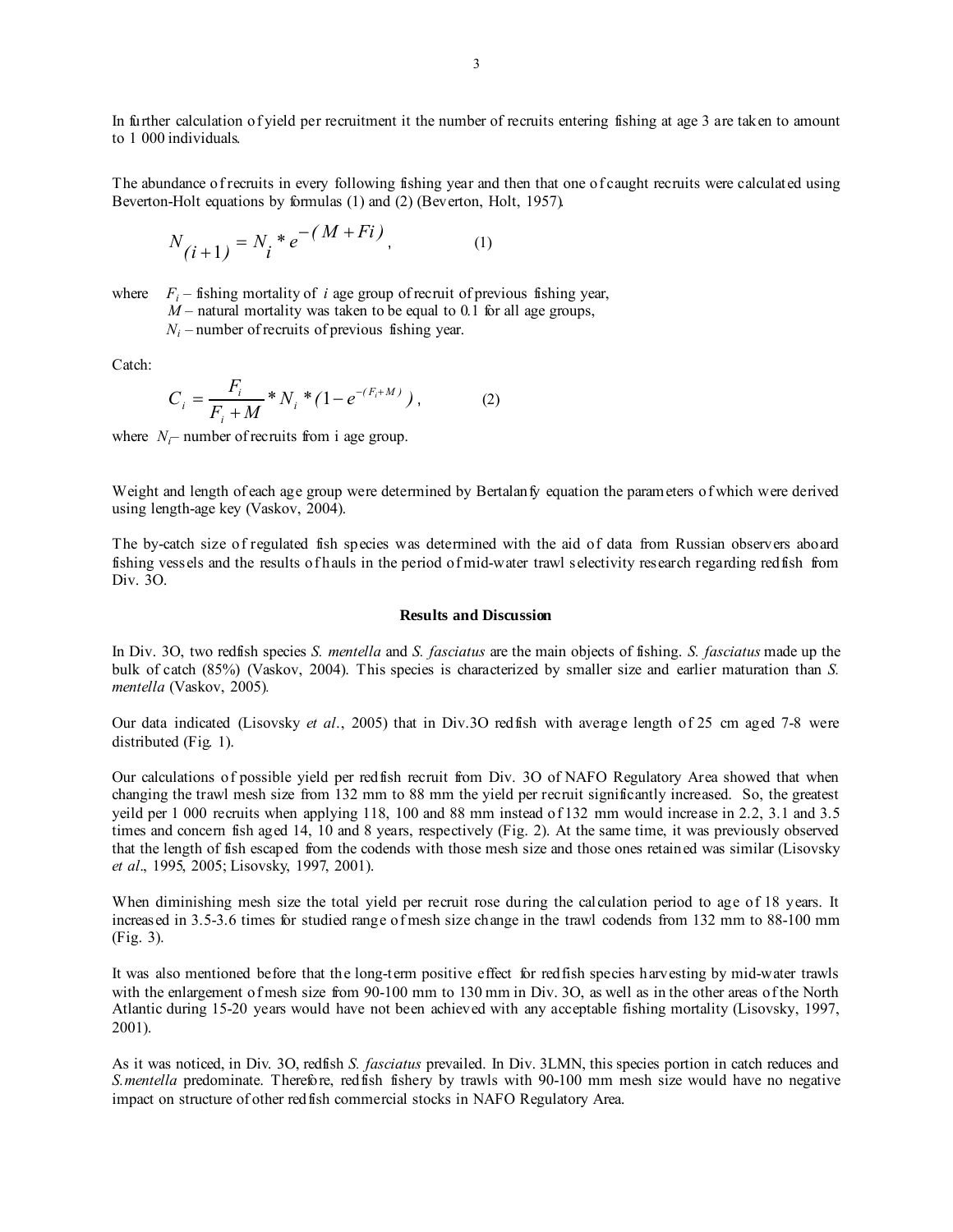The analysis of catches by mid-water trawls with mesh size from 100 mm to 135 mm made on the basis of PINRO data showed that the by-catch of every regulatory fish species did not exceed 0.35% (Fig. 4). The other materials (Lisovsky *et al*., 2005), where it is shown that the total catch by such gears did not exceed 3%, give the analogous results without dividing by species.

Thus, the decrease in mid-water trawl mesh size in the fishery of redfish in Div. 3O from 130 mm to 90-110 mm would not be harm ful for other stocks and considerably enlarge its efficiency. Catch per recruit would rise in more than 3.5 times and, in perspective, this diminishing of mesh size would not damage fishery.

As it was mentioned before (Lisovsky *et al*., 1995, 2005; Lisovsky, 1997, 2001), when lifting trawl from 18 to 30% of red fish escape and dye due to abrupt change of hydrostatic pressure. Therefore diminishing mesh size and, correspondingly, escape will have a positive effect on the stock.

#### **Conclusion**

In the redfish harvesting in Div. 3O of NAFO Regulatory Area the mesh size in mid-water trawls is reasonable to be diminished from 130 to 90 mm. This change would not be harmful for other stocks, however permit yield per recruit to be increased and result in long-term profits for fishery.

As it was mentioned before (Lisovsky *et al*., 1995, 2005; Lisovsky, 1997, 2001), when lifting trawl from 18 to 30 % of red fish escape and dye due to abrupt change of hydrostatic pressure. Therefore diminishing mesh size and, correspondingly, escape will have a positive effect on the stock.

### **References**

- ANON, 1996. Manual of methods of measuring the selectivity of towed fishing gear. ICES Coop. Res. No.215, 126 p.
- ANON., 2004. Conservation Harvesting Plan (CHP) Atlantic-Wide for License Holders that are Member Companies of GEAC Effective April 1, 2004, 6 p.
- ANON, 2005. Conservation and Enforcement Measures. Doc. NAFO/FC, Doc. 05/1, Serial No 5070, 78 p.
- ATKINSON, D.B. 1986. The redfish resources off C anada's east coast. Proc. Int. Rockfish Symp. Oct. 1986, Anchorage, Alaska. 15- 33 p.
- ATKINSON, D.B., and D.POWER. MS 1986. The Stock Complex of Redfish in NAFO Divisions 3KLMNO, 5Ps. *NAFO SCR Doc*. 86/38, Serial No. N1152, 30 p.
- BEVERTON, R.J.H. and S.J. HOLT, 1957. Dynamics of exploited fish population. " Fish. Invest." ser. II, N 19, p. 533.
- LISOVSKY, S.F. 1997. PINRO investigation on selectivity of trawl codends with different mesh size in relation to deepwater redfish. In: " Gear Selection and Sampling Gear: (Processing of the seventh IMR – PINRO Symposium Murmansk, 23-24 June 1997)". PINRO Press, Murmansk, p. 93-102.
- LISOVSKY, S.F. 2001. On optimal Mesh Size When Fishing Redfish in the Atlantic.*NAFO SCR Doc*. 01/21, Serial No. 4389, 16 p.
- LISOVSKY, S.F., TRETJAK V.L., KISELEVA V.M., KOTLJAROV S.M. 1995. On minimum Mesh-size During Deepwater R edfish Fishery with Mid-water Trawl in NAFO Division 3NO. *NAFO SCR Doc.* 95/25. Serial No 2533, 9 p.
- LISOVSKY, S.F., Yu. A. KONDRATYUK, A. A. PAVLENKO and A. A. VASKOV, 2005. On the Minimal Trawl Codend Mesh Size in the Fishery of Redfish Species in Division 3O of the NAFO Regulation Area. *NAFO SCR Doc.* 05/18, Serial No. N5099, 17 р.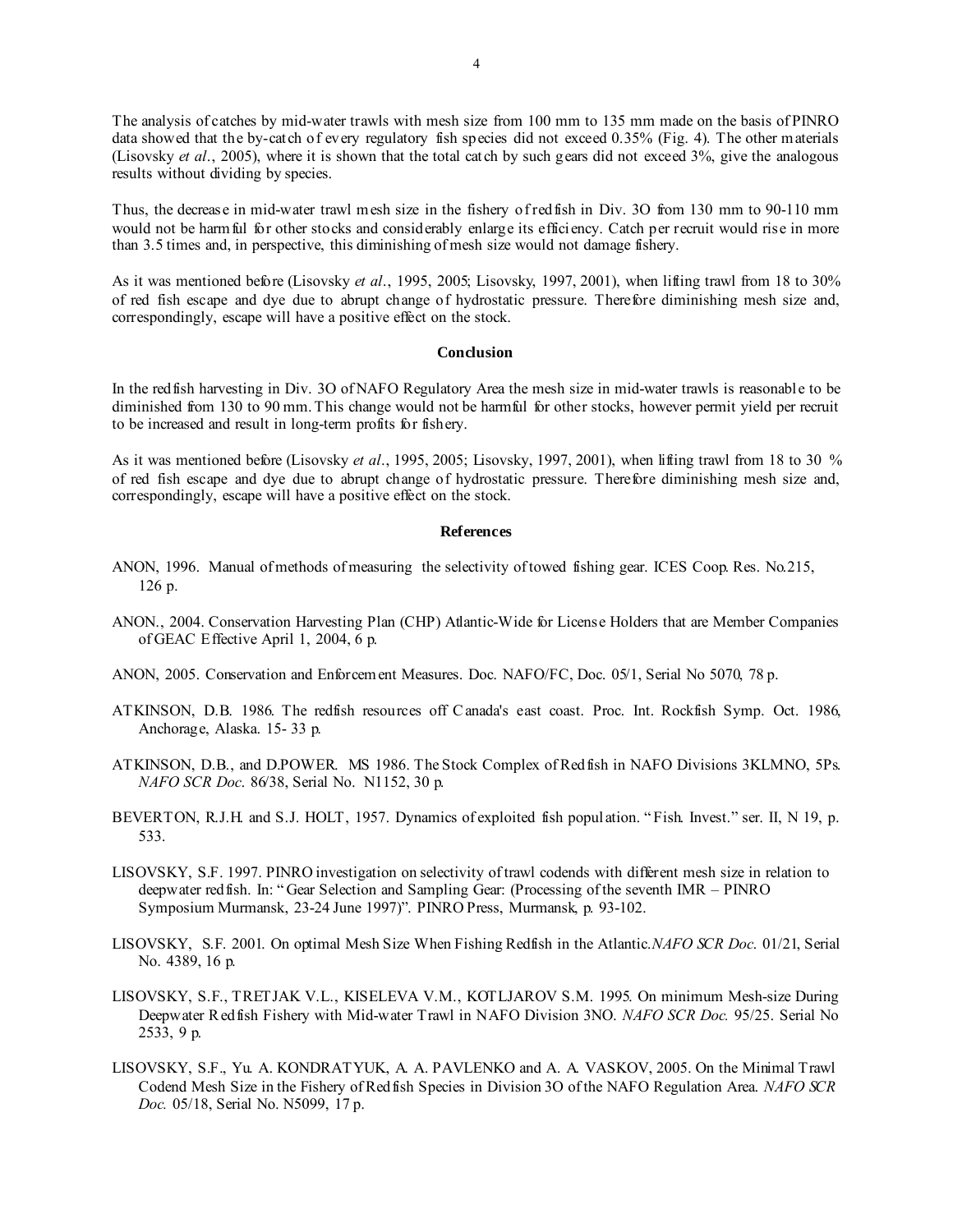- NIKOLSKAYA, T.L. MS 1981. Isolation of deepwater redfish (Sebastes mentella Travin) stocks on the Grand Newfoundland Bank. *NAFO SCR Doc.*81/VI/57, Serial No. N341, 9 p.
- POWER, D. MS 2003. Distribution of Redfish in NAFO Divisions 3LN Based on Canadian Research Surveys from 1991-2002. *NAFO SCR Doc.*03/60, Serial No. N4879, 8 p.
- POWER, D. 2003. An Assessment of the Status of the Redfish in NAFO Division 3O. *NAFO SCR Doc.* 03/63, Serial No. N4882, 29 p.
- RUSSEL, E.S. 1942. The Overfishing Problem.Cambridge University Press. London.
- VASKOV, A.A.1994. Assessment of redfish stock in Division 3LN and 3M from trawl-acoustic survey data. *NAFO SCR Doc*.94/13 Serial No.N2376, 9 p.
- VASKOV, A.A. 2004. On the Issue of Redfish management in Division 3O. *NAFO SCR Doc.* 04/8, Serial No. N4953, 13 p.
- POWER, D. 2003. An Assessment of the Status of the Redfish in NAFO Division 3O. *NAFO SCR Doc.* 03/63, Serial No. N4882, 29 p.
- RUSSEL, E.S. 1942. The Overfishing Problem.Cambridge University Press. London.
- VASKOV, A.A.1994. Assessment of redfish stock in Division 3LN and 3M from trawl-acoustic survey data. *NAFO SCR Doc*.94/13 Serial No.N2376, 9 p.
- VASKOV, A.A. 2004. On the Issue of Redfish management in Division 3O. *NAFO SCR Doc.* 04/8, Serial No. N4953, 13 p.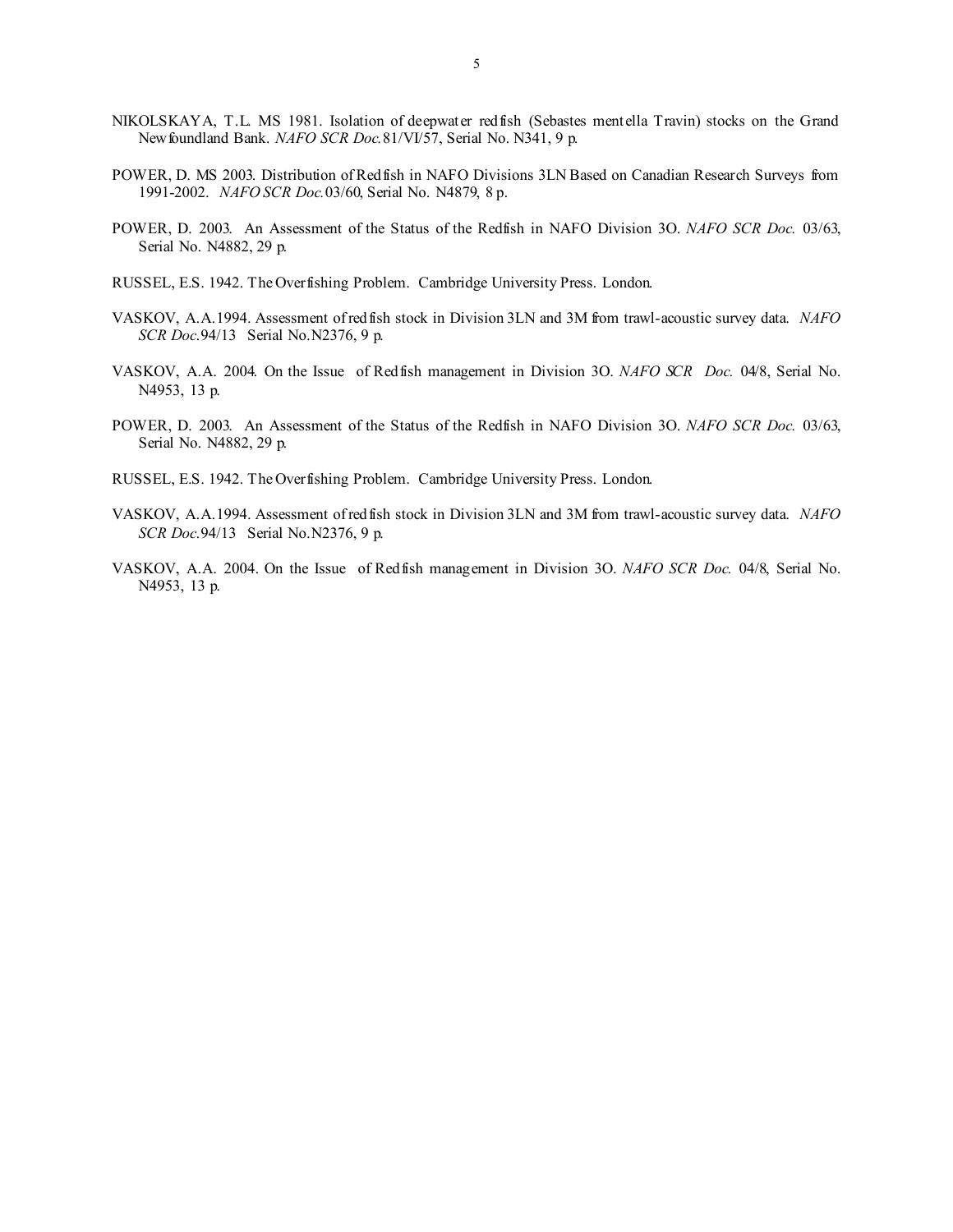

Fig.1. Fish occurrence structure in catch by mid-water trawl with different inner mesh size in trawl codend by age (a) and length (b) in Div.3O of NAFO Regulatory Area.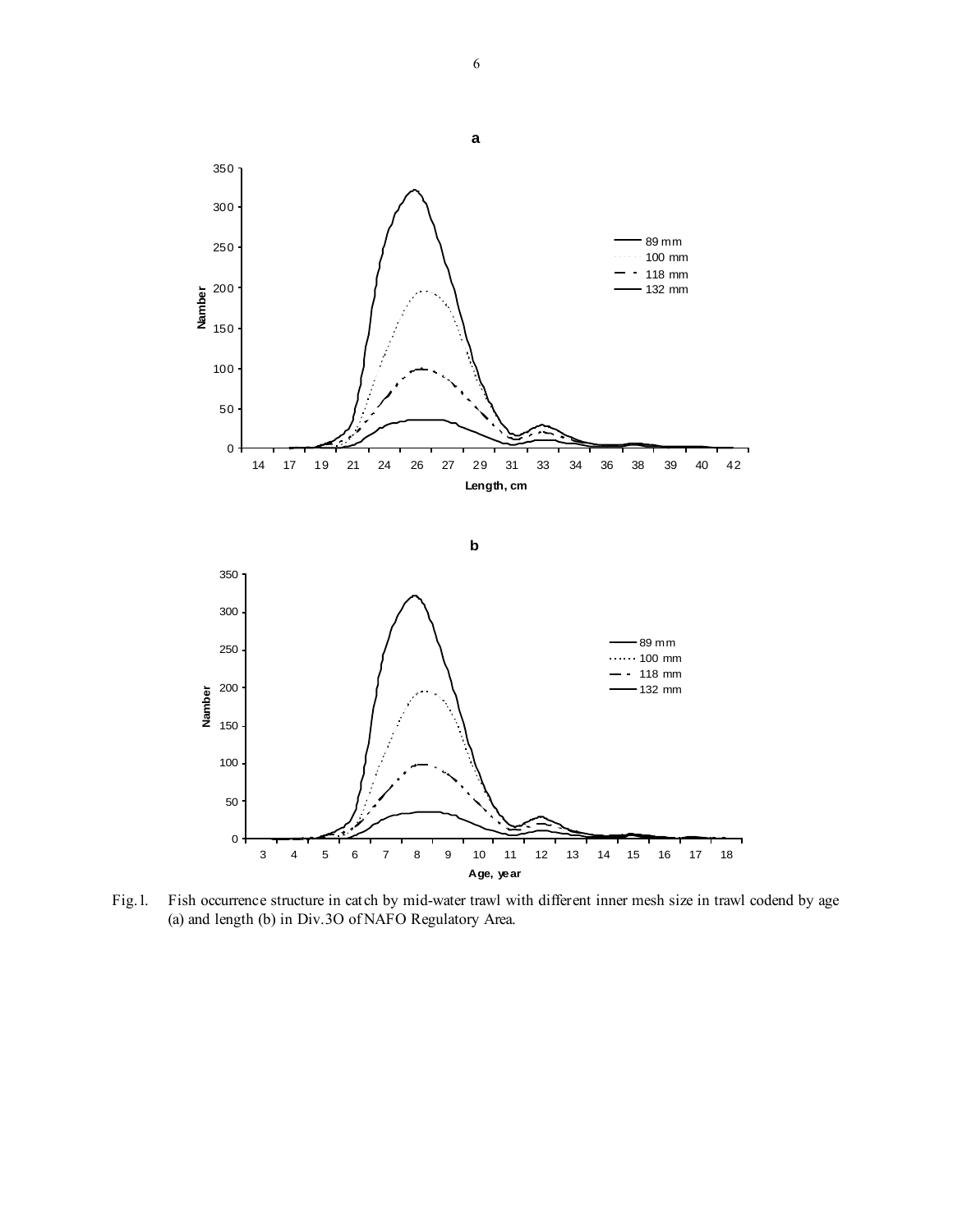

Fig. 2. Variation of possible yield per recruit (recruitment) of redfish by age when changing mesh size from 132 to 88 mm in mid-water trawls, in Div. 3O of NAFO Regulatory Area.



Fig. 3. Variation of possible catch per redfish recruit (recruitment) depending on inner codend mesh size in the period of fishing in Div. 3O of NAFO Regulatory Area.